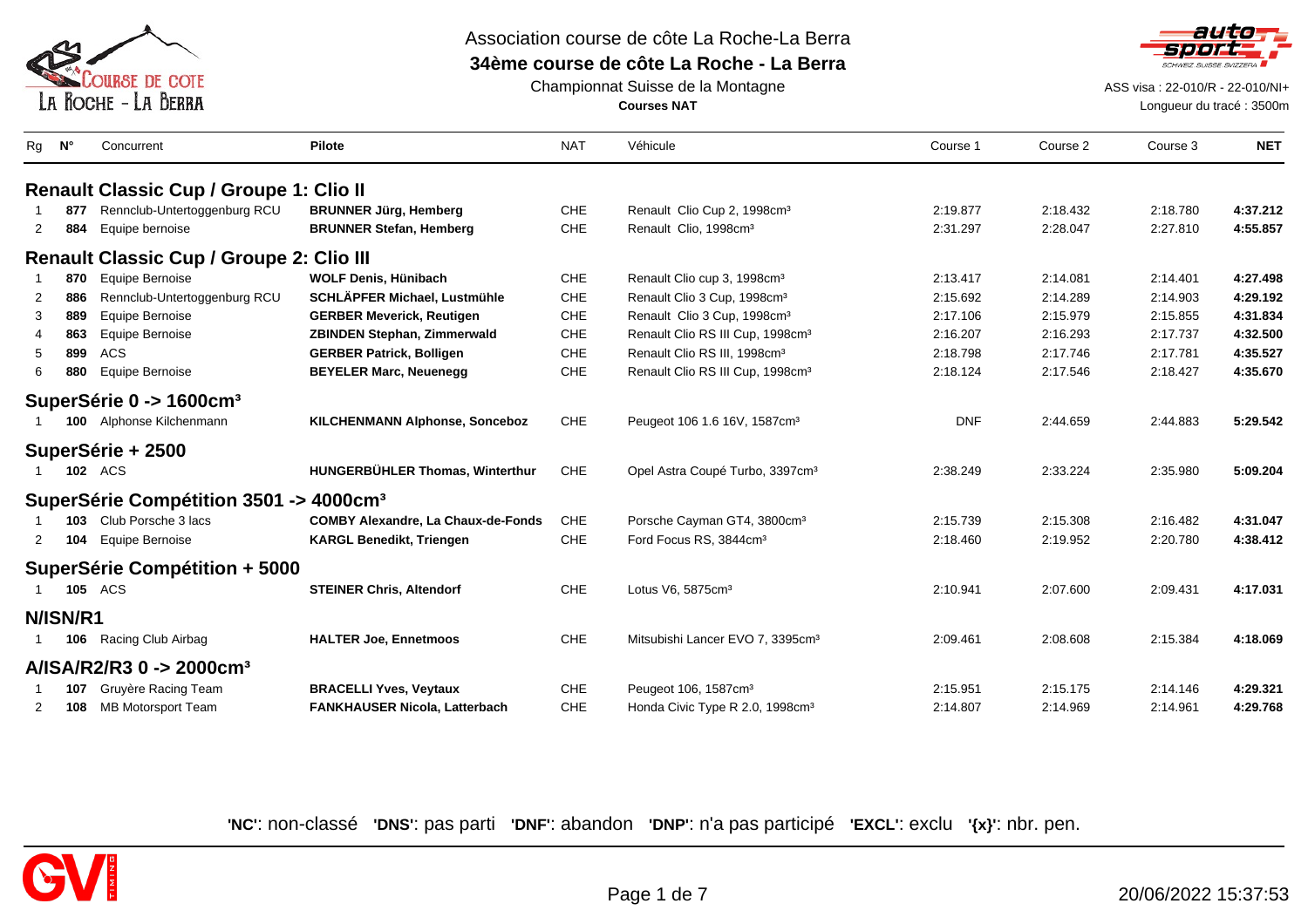



Championnat Suisse de la Montagne**Courses NAT**

ASS visa : 22-010/R - 22-010/NI+

Longueur du tracé : 3500m

| Rg             | $N^{\circ}$ | Concurrent                                                     | <b>Pilote</b>                             | <b>NAT</b> | Véhicule                                        | Course 1   | Course 2   | Course 3   | <b>NET</b>           |
|----------------|-------------|----------------------------------------------------------------|-------------------------------------------|------------|-------------------------------------------------|------------|------------|------------|----------------------|
|                |             | InterSwiss $0 \rightarrow 1400$ cm <sup>3</sup>                |                                           |            |                                                 |            |            |            |                      |
|                | 202         | IG Motorsport-Team Zentralschweiz SCHÖPFER Stefan, Escholzamtt |                                           | <b>CHE</b> | Audi 50, 1398cm <sup>3</sup>                    | 2:08.559   | 2:09.137   | 2:11.155   | 4:17.696             |
| $\overline{2}$ | 200         | Equipe Bernoise                                                | <b>MOSER Stephan, Düdingen</b>            | CHE        | Toyota Yaris, 1340cm <sup>3</sup>               | 2:11.308   | 2:11.726   | 2:14.163   | 4:23.034             |
| 3              | 203         | IG-Motorsportteam Zentralschweiz                               | <b>HUSISTEIN Mark, Brügg</b>              | CHE        | Toyota Yaris, 1399cm <sup>3</sup>               | 2:37.899   | 2:35.076   | 2:34.487   | 5:09.563             |
|                |             | InterSwiss $1401 \div 1600$ cm <sup>3</sup>                    |                                           |            |                                                 |            |            |            |                      |
|                | 208         | Equipe Bernoise                                                | MATTMÜLLER Christoph, Bolligen            | CHE        | VW Scirocco, 1600cm <sup>3</sup>                | 2:04.205   | 2:03.048   | 2:04.489   | 4:07.253             |
| $\overline{2}$ | 206         | Autersa Racing Team                                            | <b>BURRI Stephan, Affeltrangen</b>        | CHE        | VW Polo, 1600cm <sup>3</sup>                    | 2:06.308   | 2:06.322   | 2:14.961   | 4:12.630             |
| 3              | 209         | IG Motorsport-Team Zentralschweiz                              | <b>JUNGI Rolf, Dotzigen</b>               | CHE        | Citroen Saxo RS, 1600cm <sup>3</sup>            | 2:15.695   | 2:15.498   | 2:16.015   | 4:31.193             |
| 4              | 204         | Equipe Bernoise                                                | <b>HOSTETTLER Marco, Milken</b>           | CHE        | Honda Civic, 1595cm <sup>3</sup>                | 2:20.636   | 2:19.308   | 2:19.484   | 4:38.792             |
| 5              | 207         | Rennclub-Untertoggenburg RCU                                   | HÜPPI Thomas, Pfäffikon ZH                | <b>CHE</b> | VW Golf I, 1600cm <sup>3</sup>                  | 2:26.011   | 2:21.496   | 2:21.383   | 4:42.879             |
| 6              | 205         | IG Motorsport-Team Zentralschweiz                              | <b>SCHMID Ruedi, Brittnau</b>             | CHE        | VW Golf 1 16V, 1598cm <sup>3</sup>              | 2:21.719   | 2:23.862   | 2:25.925   | 4:45.581             |
|                |             | InterSwiss $1601 \rightarrow 2000$ cm <sup>3</sup>             |                                           |            |                                                 |            |            |            |                      |
|                | 224         | Rennclub-Untertoggenburg RCU                                   | <b>OCHSNER Jürg, Oberhallau</b>           | CHE        | Opel Kadett C, 1998cm <sup>3</sup>              | 2:06.677   | 2:05.209   | 2:05.958   | 4:11.167             |
| $\overline{2}$ | 222         | Gruyère Racing Team                                            | <b>VILLOZ Hervé, Epagny</b>               | CHE        | Renault Clio RS Evo, 1998cm <sup>3</sup>        | 2:09.535   | 2:06.532   | 2:06.897   | 4:13.429             |
| 3              | 226         | Ecurie des Ordons                                              | DONZÉ Arnaud, Bure                        | CHE        | VW Golf, 2000cm <sup>3</sup>                    | 2:06.588   | 2:07.273   | 2:08.204   | 4:13.861             |
| 4              | 227         | Racing Club Airbag                                             | KUHN Sergio, Pfäffikon ZH                 | CHE        | Peugeot 206 S2000, 2000cm <sup>3</sup>          | 2:08.208   | 2:08.071   | 2:08.947   | 4:16.279             |
| 5              | 218         | <b>Philip Niederberger</b>                                     | NIEDERBERGER Philip, Küssnacht am<br>Rigi | CHE        | Opel Kadett C City, 1998cm <sup>3</sup>         | 2:09.244   | 2:08.852   | 2:10.071   | 4:18.096             |
| 6              | 219         | ACS                                                            | <b>HEDINGER Patrick, Wilchingen</b>       | <b>CHE</b> | Peugeot 205 GTI, 1998cm <sup>3</sup>            | 2:14.804   | 2:10.059   | 2:09.990   | 4:20.049             |
| $\overline{7}$ | 214         | Gruyère racing team                                            | SCHORDERET Yann, La Tour-de-Trême         | CHE        | VW Golf 2, 1995cm <sup>3</sup>                  | 2:13.098   | 2:10.273   | 2:10.551   | 4:20.824             |
| 8              | 221         | Ecurie des Ordons                                              | <b>VALLAT Patrick, Bure</b>               | <b>CHE</b> | VW Golf, 1998cm <sup>3</sup>                    | 2:10.613   | 2:11.295   | 2:11.161   | 4:21.774             |
| 9              | 212         | Racing Club Airbag                                             | <b>HOLLENSTEIN Markus, Holderbank</b>     | CHE        | VW Golf 1 GTI, 1984cm <sup>3</sup>              | 2:13.298   | 2:12.910   | 2:14.013   | 4:26.208             |
| 10             | 216         | <b>ACS</b>                                                     | <b>HUNZIKER Simon, Frauenfeld</b>         | <b>CHE</b> | Honda Civic 2.0 Type-R EP3, 1998cm <sup>3</sup> | 2:15.528   | 2:13.867   | 2:13.944   | 4:27.811             |
| 11             | 223         | Gruyère racing team                                            | ZANNI Dylan, La Roche FR                  | CHE        | Renault Clio 3 Cup, 1998cm <sup>3</sup>         | 2:14.501   | 2:13.955   | 2:14.280   | 4:28.235             |
| 12             | 225         | Racing Team Zäziwil                                            | ZAUGG Markus, Ranflüh                     | CHE        | Opel Kadett C, 1998cm <sup>3</sup>              | 2:15.415   | 2:13.803   | 2:15.338   | 4:29.141             |
| 13             | 217         | Ecurie des Ordons                                              | LÜTHI Frank, Saignelégier                 | CHE        | Renault Mégane Cup, 1998cm <sup>3</sup>         | 2:19.164   | 2:18.630   | 2:19.726   | 4:37.794             |
| 14             | 220         | IG Motorsport-Team Zentralschweiz                              | SPIESS Marcel, Emmenbrücke                | CHE        | VW Golf 1, 1998cm <sup>3</sup>                  | 2:26.321   | 2:23.693   | 2:22.498   | 4:46.191             |
| 15             | 213         | Urs Tschanz                                                    | <b>TSCHANZ Urs, Riggisberg</b>            | <b>CHE</b> | BMW 2002, 1991cm <sup>3</sup>                   | 2:34.895   | 2:32.056   | 2:28.004   | 5:00.060             |
|                | 211         | Ecurie des Ordons                                              | WÜTHRICH Daniel, Vendlincourt             | CHE        | VW Golf, 1984cm <sup>3</sup>                    | <b>DNP</b> | <b>DNP</b> | <b>DNP</b> | $-2 - 1 - 1 - 1 = 0$ |

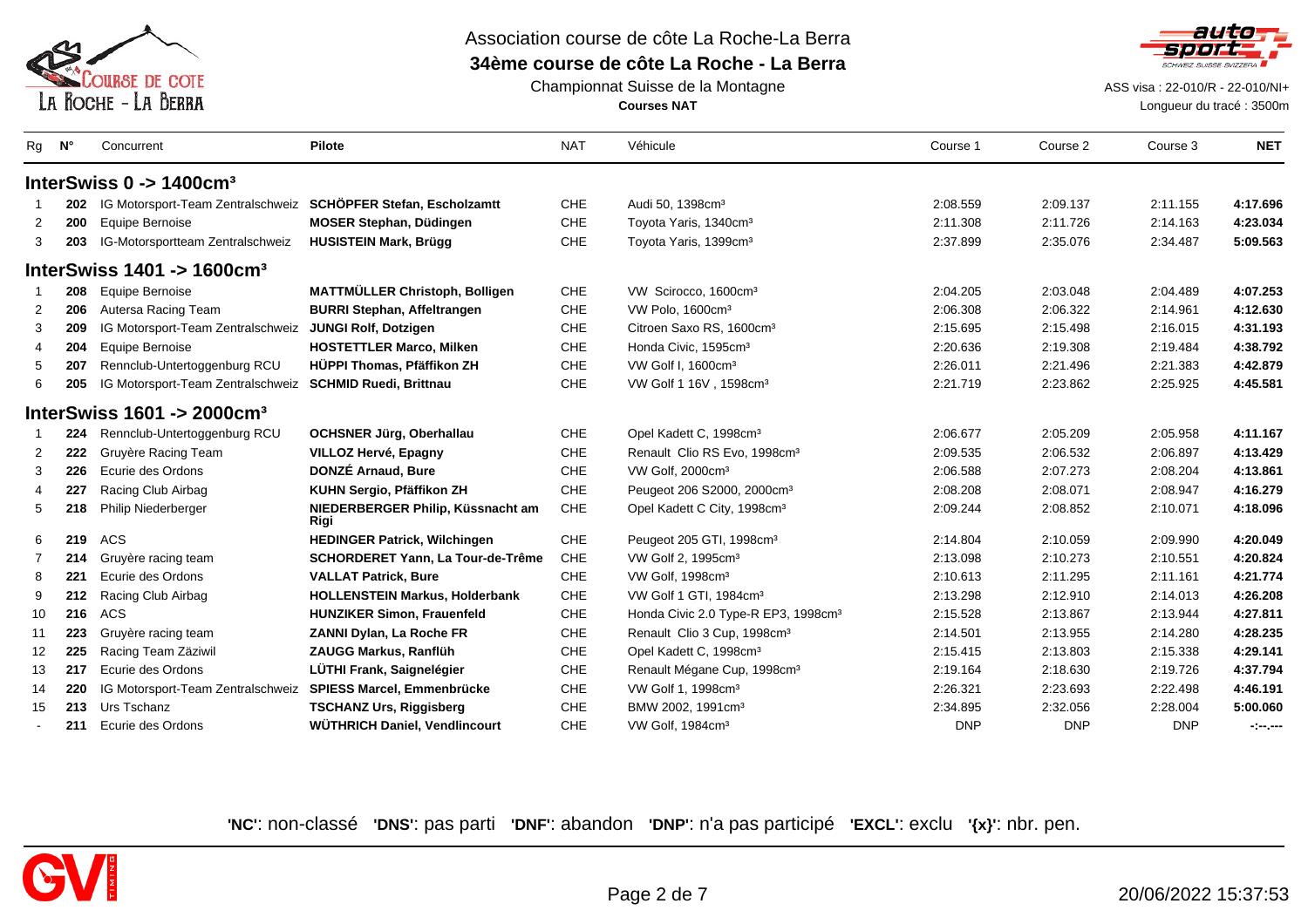



Championnat Suisse de la Montagne**Courses NAT**

ASS visa : 22-010/R - 22-010/NI+

Longueur du tracé : 3500m

| Rg              | N°  | Concurrent                                    | <b>Pilote</b>                           | <b>NAT</b> | Véhicule                                  | Course 1   | Course 2   | Course 3   | <b>NET</b>       |
|-----------------|-----|-----------------------------------------------|-----------------------------------------|------------|-------------------------------------------|------------|------------|------------|------------------|
|                 |     | InterSwiss 2001 -> $2500$ cm <sup>3</sup>     |                                         |            |                                           |            |            |            |                  |
|                 | 231 | IG Motorsport-Team Zentralschweiz             | <b>BANZ Armin, Schachen</b>             | CHE        | Opel Kadett C, 2486cm <sup>3</sup>        | 2:04.019   | 2:05.113   | 2:07.225   | 4:09.132         |
| 2               | 229 | IG Motorsport-Team Zentralschweiz             | <b>KOCH Josef, Malters</b>              | <b>CHE</b> | Opel Kadett C 16V, 2485cm <sup>3</sup>    | 2:07.122   | 2:06.820   | 2:07.966   | 4:13.942         |
| 3               | 233 | <b>EQUIPE BERNOISE</b>                        | <b>WALDVOGEL Ferdi, Unteriberg</b>      | CHE        | BMW M3 e30, 2486cm <sup>3</sup>           | 2:10.098   | 2:08.205   | 2:10.225   | 4:18.303         |
| 4               | 232 | Racingteam Zäziwil                            | <b>KNAUS Christian, Fahrni bei Thun</b> | <b>CHE</b> | Opel Kadett C, 2486cm <sup>3</sup>        | 2:11.272   | 2:09.875   | 2:10.222   | 4:20.097         |
| 5               | 228 | Atelier de la Tzoumaz                         | <b>SANTOS Ted, Vuiteboeuf</b>           | <b>CHE</b> | Seat Ibiza, 2040cm <sup>3</sup>           | <b>DNF</b> | 2:22.666   | 2:25.538   | 4:48.204         |
|                 | 230 | Autersa Racing-Team                           | <b>AESCHLIMANN Daniel, Seftigen</b>     | <b>CHE</b> | Opel Kadett - C, 2486cm <sup>3</sup>      | <b>DNF</b> | <b>DNS</b> | <b>DNS</b> | $-1 - 1 - 1 = 0$ |
|                 |     | InterSwiss + 3000                             |                                         |            |                                           |            |            |            |                  |
|                 | 239 | <b>Equipe Bernoise</b>                        | <b>ZWAHLEN Christoph, Pfyn</b>          | <b>CHE</b> | Porsche GT3 Cup, 3600cm <sup>3</sup>      | 2:02.898   | 2:03.598   | 2:03.179   | 4:06.077         |
| 2               | 240 | Equipe Bernoise                               | <b>BISCHOFBERGER Roland, Wängi</b>      | CHE        | Porsche GT3 997 Cup, 3800cm <sup>3</sup>  | 2:08.589   | 2:11.837   | 2:09.360   | 4:17.949         |
| 3               | 241 | <b>Stadler Motorsport</b>                     | <b>BÜETIGER Paul, Lohn-Ammannsegg</b>   | CHE        | Porsche GT3 Cup, 3800cm <sup>3</sup>      | 2:11.201   | 2:11.089   | 2:12.183   | 4:22.290         |
| 4               | 236 | Atelier de la Tsoumaz                         | <b>MÉTROZ Alex, Orsières</b>            | CHE        | Ford Sierra Cosworth, 3390cm <sup>3</sup> | 2:26.841   | 2:19.521   | 2:22.491   | 4:42.012         |
| 5               | 235 | Club Porsche 3 lacs                           | <b>COMBY David, La Chaux-de-Fonds</b>   | <b>CHE</b> | Porsche Carrera, 3163cm <sup>3</sup>      | 2:29.910   | 2:28.119   | 2:27.399   | 4:55.518         |
|                 | 242 | All -In- Racing team                          | <b>NEFF Frederic, Moutier</b>           | CHE        | Porsche 996 GT2R, 5437cm <sup>3</sup>     | <b>DNP</b> | <b>DNP</b> | <b>DNP</b> | -1-1---          |
|                 |     | <b>Grand Tourisme Plus</b>                    |                                         |            |                                           |            |            |            |                  |
|                 |     | 243 Gérard Nicolas                            | <b>NICOLAS Gerard, Forel</b>            | CHE        | Porsche GT3 R, 3600cm <sup>3</sup>        | 2:18.615   | 2:14.669   | 2:24.119   | 4:33.284         |
|                 |     | Historic $0 \rightarrow 2000$ cm <sup>3</sup> |                                         |            |                                           |            |            |            |                  |
|                 |     | 244 Ecurie des Lions                          | <b>GIRARD Maurice, Rue</b>              | CHE        | BMW 320 E21, 1990cm <sup>3</sup>          | 2:12.540   | 2:13.472   | 2:13.409   | 4:25.949         |
|                 |     | Historic + 2000                               |                                         |            |                                           |            |            |            |                  |
|                 |     | 246 Alain Pfefferlé                           | PFEFFERLÉ Alain, Arbaz                  | <b>CHE</b> | Porsche 935, 4192cm <sup>3</sup>          | 2:03.940   | 2:04.530   | <b>DNF</b> | 4:08.470         |
| 2               |     | 245 Willy Waeber                              | <b>WAEBER Willy, Berolle</b>            | CHE        | Porsche SC, 3000cm <sup>3</sup>           | 2:14.023   | 2:10.938   | 2:11.966   | 4:22.904         |
| E <sub>10</sub> | ->  | 1600cm <sup>3</sup>                           |                                         |            |                                           |            |            |            |                  |
|                 |     | 308 MB Motorsport Team                        | <b>BÜRKI Martin, Uetendorf</b>          | CHE        | VW MB Polo, 1599cm <sup>3</sup>           | 2:04.346   | 2:04.181   | <b>DNS</b> | 4:08.527         |
| 2               | 302 | <b>MB Motorsport Team</b>                     | ROHR Beat, Oberhofen am Thunersee       | CHE        | Audi 50 MLP, 1400cm <sup>3</sup>          | 2:07.224   | 2:07.163   | <b>DNS</b> | 4:14.387         |
| 3               | 306 | <b>ACS</b>                                    | <b>JEANNERET Olivier, Ecoteaux</b>      | CHE        | VW Golf, 1598cm <sup>3</sup>              | 2:11.180   | 2:09.349   | <b>DNS</b> | 4:20.529         |
| $\overline{4}$  | 310 | Autersa Racing Team                           | <b>WERTHMÜLLER Joel, Thun</b>           | <b>CHE</b> | Peugeot 106, 1600cm <sup>3</sup>          | 2:10.719   | 2:10.055   | <b>DNS</b> | 4:20.774         |
| 5               | 309 | Roger Savoy                                   | <b>SAVOY Roger, Attalens</b>            | <b>CHE</b> | Suzuki Swift GTI, 1600cm <sup>3</sup>     | 2:16.795   | 2:12.092   | <b>DNS</b> | 4:28.887         |

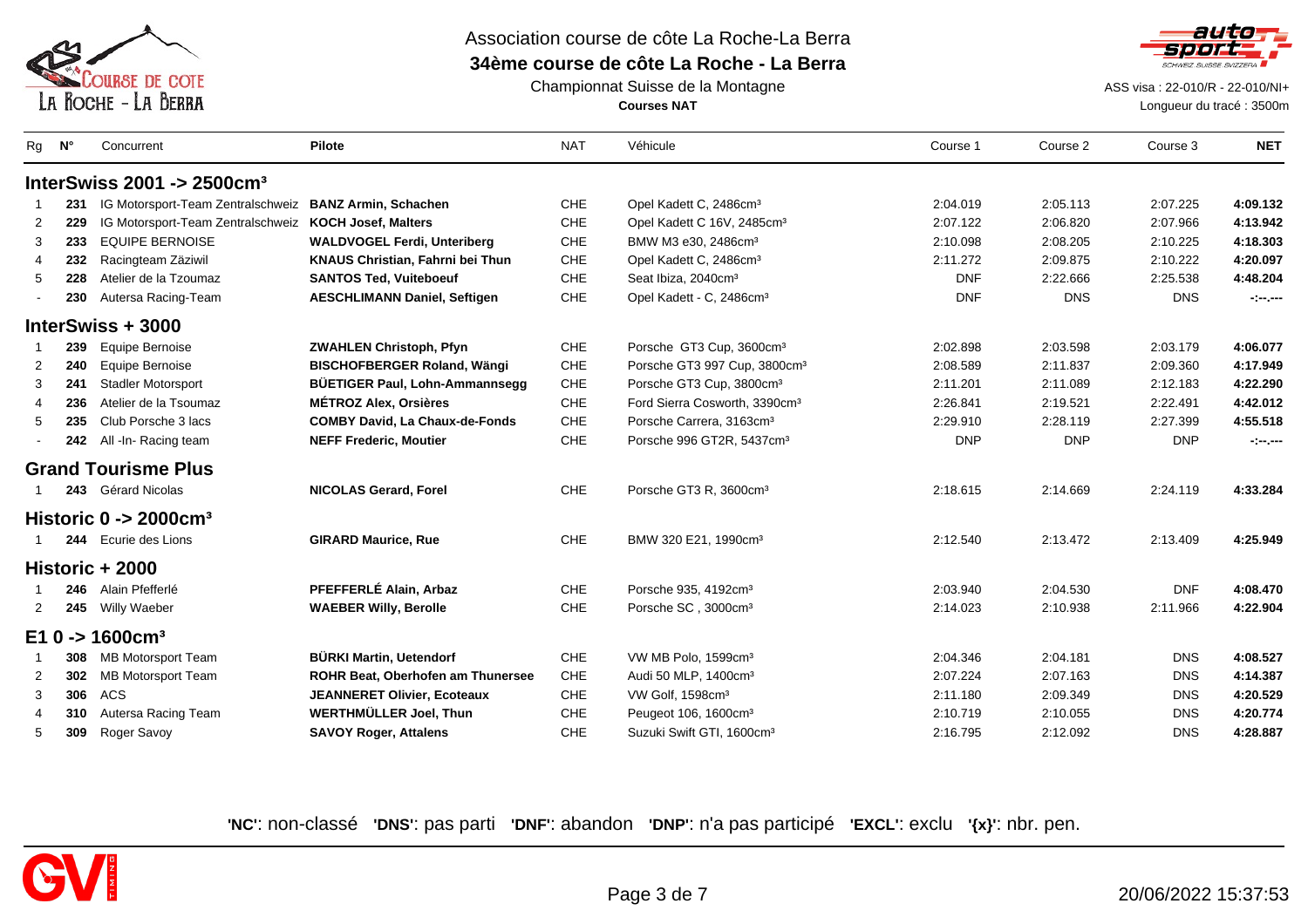

#### Championnat Suisse de la Montagne**Courses NAT**



 ASS visa : 22-010/R - 22-010/NI+ Longueur du tracé : 3500m

| Rg             | $N^{\circ}$ | Concurrent                     | <b>Pilote</b>                                   | <b>NAT</b> | Véhicule                                          | Course 1 | Course 2   | Course 3   | <b>NET</b> |
|----------------|-------------|--------------------------------|-------------------------------------------------|------------|---------------------------------------------------|----------|------------|------------|------------|
| 6              | 305         | <b>MB Motorsport Team</b>      | <b>GFELLER Heinz, Noflen</b>                    | CHE        | Ford Fiesta ST, 1596cm <sup>3</sup>               | 2:16.518 | 2:17.221   | <b>DNS</b> | 4:33.739   |
| 7              | 307         | Equipe Bernoise                | WÜTHRICH Urs, Schwarzenburg                     | CHE        | Mazda 323, 1598cm <sup>3</sup>                    | 2:19.440 | 2:17.350   | <b>DNS</b> | 4:36.790   |
| 8              | 301         | ACS                            | <b>WÜTHRICH Hans, Wattenwil</b>                 | <b>CHE</b> | Mini Cooper S, 1398cm <sup>3</sup>                | 2:21.593 | 2:20.950   | <b>DNS</b> | 4:42.543   |
| 9              | 300         | ACS                            | <b>MUSCH Daniel, Altdorf</b>                    | CHE        | Mini Cooper S, 1368cm <sup>3</sup>                | 2:23.008 | 2:24.627   | <b>DNS</b> | 4:47.635   |
| 10             | 304         | ACS                            | MÜHLEMANN Roger, Wilderswil                     | CHE        | Citroen Saxo, 1587cm <sup>3</sup>                 | 2:30.740 | 2:28.929   | <b>DNS</b> | 4:59.669   |
| 11             | 303         | ACS                            | <b>CORTESE Matteo, Collombey</b>                | CHE        | Toyota Corolla 1600 GT, 1586cm <sup>3</sup>       | 2:43.086 | 2:40.715   | <b>DNS</b> | 5:23.801   |
|                | E1 1601     | $-$ > 2000 $cm3$               |                                                 |            |                                                   |          |            |            |            |
|                | 320         | Sébastien Coquoz               | <b>COQUOZ Sébastien, Muraz</b>                  | CHE        | Opel Kadett C, 1998cm <sup>3</sup>                | 2:03.160 | 2:03.612   | <b>DNS</b> | 4:06.772   |
| 2              | 312         | Equipe Bernoise                | <b>STEINER Reto, Unteriberg</b>                 | CHE        | Ford Escort, 1968cm <sup>3</sup>                  | 2:04.061 | 2:04.319   | <b>DNS</b> | 4:08.380   |
| 3              | 322         | Equipe Bernoise                | <b>KAMMER Daniel, Latterbach</b>                | CHE        | Honda Civic, 1998cm <sup>3</sup>                  | 2:06.027 | 2:07.239   | <b>DNS</b> | 4:13.266   |
| 4              | 329         | <b>Ecurie Sporting Romont</b>  | <b>MAGNIN Jonas, Neyruz</b>                     | CHE        | Honda Civic Rikli Motorsport, 2000cm <sup>3</sup> | 2:07.397 | 2:07.177   | <b>DNS</b> | 4:14.574   |
| 5              | 325         | ACS                            | <b>ESTEVES Michaël, Dorénaz</b>                 | CHE        | VW Scirocco, 2000cm <sup>3</sup>                  | 2:09.313 | 2:06.951   | <b>DNS</b> | 4:16.264   |
| 6              | 326         | Autersa Racing Team            | <b>FAULER Dani, Stadel</b>                      | <b>CHE</b> | VW Golf 20V, 2000cm <sup>3</sup>                  | 2:08.022 | 2:09.682   | <b>DNS</b> | 4:17.704   |
| $\overline{7}$ | 315         | Autersa Racing Team            | <b>BARTLOME Christian, Ruschegg-</b><br>Heubach | CHE        | VW Scirocco STW, 1996cm <sup>3</sup>              | 2:09.970 | 2:08.483   | <b>DNS</b> | 4:18.453   |
| 8              | 327         | Ecurie des Ordons              | <b>HOULMANN fabien, Montmelon</b>               | <b>CHE</b> | Peugeot 205, 2000cm <sup>3</sup>                  | 2:15.987 | 2:05.754   | <b>DNS</b> | 4:21.741   |
| 9              | 318         | Autersa Racing Team            | <b>STRAUBHAAR Peter, Uttigen</b>                | CHE        | VW Golf, 1997cm <sup>3</sup>                      | 2:10.835 | 2:11.235   | <b>DNS</b> | 4:22.070   |
| 10             | 314         | Autersa Racing Team            | <b>MÜRNER Adrian, Pohlern</b>                   | CHE        | VW Golf GTI, 1991cm <sup>3</sup>                  | 2:11.126 | 2:12.856   | <b>DNS</b> | 4:23.982   |
| 11             | 319         | Racing Club Airbag             | <b>BOEHLER Stefan, Schleinikon</b>              | CHE        | Renault R5 GTE, 1998cm <sup>3</sup>               | 2:14.255 | 2:13.292   | <b>DNS</b> | 4:27.547   |
| 12             | 328         | Jürgen Gerspacher              | GERSPACHER Jürgen, Fröhnd                       | DEU        | VW Golf GTI III, 2000cm <sup>3</sup>              | 2:14.392 | 2:13.863   | <b>DNS</b> | 4:28.255   |
| 13             | 323         | <b>Ecurie Basilisk</b>         | <b>LEUENBERGER Frédéric, Buus</b>               | CHE        | Renault Clio RS, 1998cm <sup>3</sup>              | 2:13.205 | 2:15.170   | <b>DNS</b> | 4:28.375   |
| 14             | 324         | Rennclub Untertoggenburg       | <b>SPIESS Erwin, Heiden</b>                     | CHE        | Renault Clio, 1998cm <sup>3</sup>                 | 2:14.242 | 2:14.997   | <b>DNS</b> | 4:29.239   |
| 15             | 317         | Ecurie des lions               | <b>MAILLARD Stive, Chöex</b>                    | CHE        | Toyota Corolla AE86, 1997cm <sup>3</sup>          | 2:14.658 | 2:15.052   | <b>DNS</b> | 4:29.710   |
| 16             | 313         | ACS                            | <b>MÜHLEMANN Bernhard, Bönigen</b>              | CHE        | FORD Focus, 1989cm <sup>3</sup>                   | 2:19.470 | 2:18.133   | <b>DNS</b> | 4:37.603   |
| 17             | 321         | Ecurie des Lions               | <b>FRAGNIERE Frédéric, Remaufens</b>            | CHE        | Renault Clio 2, 1998cm <sup>3</sup>               | 2:38.224 | 2:37.957   | <b>DNS</b> | 5:16.181   |
| 18             | 311         | MB Motorsport-Team             | <b>SPRING Andreas, Mamishaus</b>                | CHE        | BMW 318 IS E36, 1795cm <sup>3</sup>               | 2:40.404 | 2:41.316   | <b>DNS</b> | 5:21.720   |
|                | 316         | Autersa Racing Team            | <b>KONITZER Patrick, Helgisried</b>             | CHE        | VW Golf 2, 1997cm <sup>3</sup>                    | 2:12.981 | <b>DNF</b> | <b>DNS</b> | -:--       |
|                |             | E1 2001 -> 2500cm <sup>3</sup> |                                                 |            |                                                   |          |            |            |            |
|                | 401         | Ecurie des Ordons              | <b>FARINE Benoît, Boécourt</b>                  | CHE        | Honda CRX, 2398cm <sup>3</sup>                    | 2:07.844 | 2:08.625   | <b>DNS</b> | 4:16.469   |
| $\overline{2}$ | 403         | Ecurie des Lions               | <b>NICOLE Benjamin, St-Martin</b>               | CHE        | BMW 2002 ti, 2465cm <sup>3</sup>                  | 2:12.103 | 2:10.793   | <b>DNS</b> | 4:22.896   |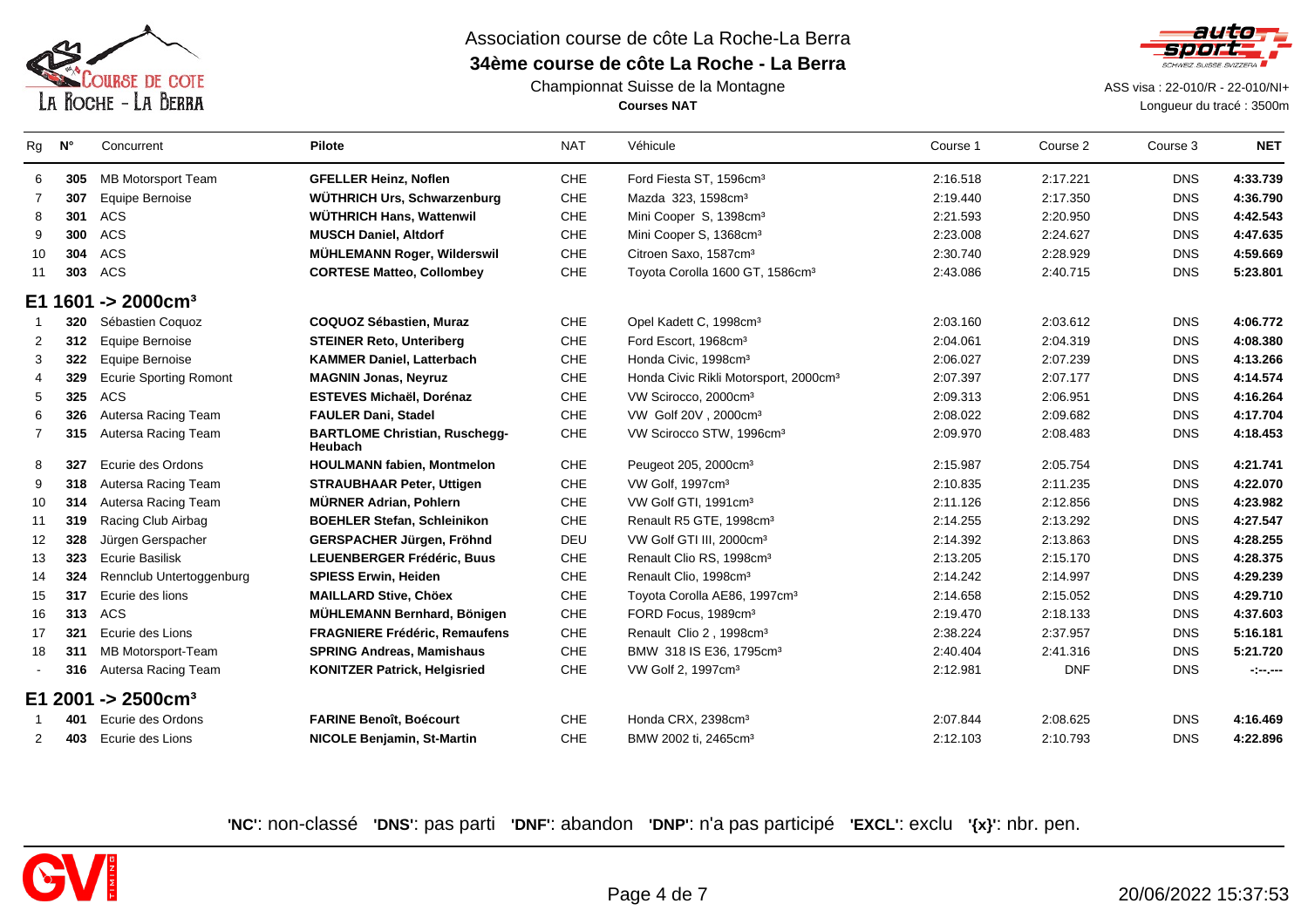

#### Championnat Suisse de la Montagne**Courses NAT**



 ASS visa : 22-010/R - 22-010/NI+ Longueur du tracé : 3500m

| Rg             | $N^{\circ}$ | Concurrent                     | <b>Pilote</b>                             | <b>NAT</b> | Véhicule                                     | Course 1   | Course 2   | Course 3   | <b>NET</b>                |
|----------------|-------------|--------------------------------|-------------------------------------------|------------|----------------------------------------------|------------|------------|------------|---------------------------|
| 3              | 402         | Squadra Corse Quadrifoglio     | <b>BERNHARD Diego, Losone</b>             | <b>CHE</b> | Opel Kadett, 2400cm <sup>3</sup>             | 2:16.985   | 2:14.621   | <b>DNS</b> | 4:31.606                  |
| 4              | 405         | <b>ACS</b>                     | <b>GASSER Paul, Oeschgen</b>              | <b>CHE</b> | BMW E30 HRT, 2493cm <sup>3</sup>             | 2:28.027   | 2:27.118   | <b>DNS</b> | 4:55.145                  |
|                | 404         | Ecurie des Lions               | <b>MONNARD Laurent, Bossonnens</b>        | CHE        | BMW E21, 2490cm <sup>3</sup>                 | 2:19.577   | <b>DNF</b> | <b>DNS</b> | $\sim$ $ -$               |
|                |             | E1 2501 -> 3000cm <sup>3</sup> |                                           |            |                                              |            |            |            |                           |
|                | 406         | Racing Club Airbag             | KÖCHLI René, Kaltbach                     | <b>CHE</b> | Honda Civic RK4, 2696cm <sup>3</sup>         | 2:03.014   | 2:03.219   | <b>DNS</b> | 4:06.233                  |
| 2              | 408         | <b>Ecurie Sporting Romont</b>  | NICOLET Jérôme, Neyruz                    | CHE        | Peugeot 308 Racing Cup, 2717cm <sup>3</sup>  | 2:07.623   | 2:05.789   | <b>DNS</b> | 4:13.412                  |
| 3              | 411         | Ecurie des Ordons              | <b>CATTIN Nicolas, Cornol</b>             | <b>CHE</b> | BMW 325i, 2989cm <sup>3</sup>                | 2:07.410   | 2:10.141   | <b>DNS</b> | 4:17.551                  |
| 4              | 412         | Racing Club Airbag             | <b>HUWILER Tom, Altwis</b>                | CHE        | BMW E30 HRT, 2990cm <sup>3</sup>             | 2:09.851   | 2:09.465   | <b>DNS</b> | 4:19.316                  |
| 5              | 413         | Atelier de la Tzoumaz          | <b>METROZ Kevin, Liddes</b>               | <b>CHE</b> | BMW M3, 2990cm <sup>3</sup>                  | 2:11.441   | 2:10.979   | <b>DNS</b> | 4:22.420                  |
| 6              | 410         | <b>Florent Mariaux</b>         | <b>MARIAUX Florent, Vionnaz</b>           | CHE        | BMW E30, 2793cm <sup>3</sup>                 | 2:12.298   | 2:13.013   | <b>DNS</b> | 4:25.311                  |
| $\overline{7}$ | 414         | Yann Pillonel                  | <b>PILLONEL Yann, Grimisuat</b>           | <b>CHE</b> | BMW E36, 2990cm <sup>3</sup>                 | 2:15.314   | 2:16.672   | <b>DNS</b> | 4:31.986                  |
| 8              | 409         | Racing Club Airbag             | LEUPI Mario, Emmenbrücke                  | <b>CHE</b> | BMW 328i, 2792cm <sup>3</sup>                | 2:24.169   | 2:24.956   | <b>DNS</b> | 4:49.125                  |
|                | 407         | <b>Pierre Murisier</b>         | <b>MURISIER Pierre, Chapelle</b>          | CHE        | Ford Fiesta, 2717cm <sup>3</sup>             | <b>DNP</b> | <b>DNP</b> | <b>DNP</b> | $-1 - 1 - 1 - 1 = 0$      |
|                |             | E1 3001 -> 3500cm <sup>3</sup> |                                           |            |                                              |            |            |            |                           |
|                | 423         | <b>Equipe Bernoise</b>         | <b>MEISEL Reto, Leuggern</b>              | <b>CHE</b> | Mercedes-Benz SLK 340, 3400cm <sup>3</sup>   | 1:50.952   | 1:50.325   | <b>DNS</b> | 3:41.277                  |
| $\overline{2}$ | 421         | RTZ Racing Team Zäziwil        | <b>WÜTHRICH Simon, Bärau</b>              | <b>CHE</b> | VW Golf 2 Turbo, 3373cm <sup>3</sup>         | 2:02.926   | 2:01.823   | <b>DNS</b> | 4:04.749                  |
| 3              | 417         | Stephane Emond                 | <b>EMOND Stephane, Izel</b>               | <b>BEL</b> | BMW M3 E36, 3200cm <sup>3</sup>              | 2:12.158   | 2:09.365   | <b>DNS</b> | 4:21.523                  |
|                | 419         | Ecurie des 13 Etoiles - Valais | <b>GRAF Kyrill, Rupperswil</b>            | CHE        | BMW M3 E46 GTR, 3250cm <sup>3</sup>          | 2:14.135   | 2:12.618   | <b>DNS</b> | 4:26.753                  |
| 5              | 418         | Atelier de la Tzoumaz          | <b>BONVIN Frédéric, Crans-Montana</b>     | CHE        | BMW M3, 3201cm <sup>3</sup>                  | 2:14.377   | 2:13.257   | <b>DNS</b> | 4:27.634                  |
|                | 420         | <b>Ecurie Basilisk</b>         | IANNIELLO Bruno, Nunningen                | CHE        | Lancia Delta S4, 3349cm <sup>3</sup>         | <b>DNF</b> | 2:01.132   | <b>DNS</b> | $-1 - 1 - 1 = 0$          |
|                | 422         | <b>Equipe Bernoise</b>         | <b>SCHENK Simon, Heimberg</b>             | CHE        | Audi S3, 3395cm <sup>3</sup>                 | <b>DNF</b> | <b>DNS</b> | <b>DNS</b> | $\sim$ 100 $\mu$ m $\sim$ |
| $E1 +$         | 3500        |                                |                                           |            |                                              |            |            |            |                           |
|                | 426         | Rennclub-Untertoggenburg RCU   | <b>SCHNELLMANN Roger, Wangen SZ</b>       | CHE        | Mitsubishi Evo 8 J-Spec, 3859cm <sup>3</sup> | 1:52.348   | 1:57.435   | <b>DNS</b> | 3:49.783                  |
| 2              | 400         | <b>ACS</b>                     | NÜSSLI Romeo, Tägerig                     | <b>CHE</b> | Ford Escord Cosworth, 3910cm <sup>3</sup>    | 2:01.161   | 2:00.918   | <b>DNS</b> | 4:02.079                  |
| 3              | 428         | <b>Ecurie Sporting Romont</b>  | <b>WINIGER Fabrice, Grolley</b>           | <b>CHE</b> | Porsche GT3 Cup, 3800cm <sup>3</sup>         | 2:02.890   | 2:03.184   | <b>DNS</b> | 4:06.074                  |
| 4              | 429         | <b>Ecurie Sporting Romont</b>  | <b>WINIGER Richard, Nierlet-les-Bois</b>  | <b>CHE</b> | Porsche 991 GT3 Cup, 3800cm <sup>3</sup>     | 2:07.006   | 2:04.179   | <b>DNS</b> | 4:11.185                  |
| 5              | 427         | <b>ACS</b>                     | <b>REBORD Aristide, Les valettes</b>      | <b>CHE</b> | BMW M3 GT4, 3999cm <sup>3</sup>              | 2:08.633   | 2:07.971   | <b>DNS</b> | 4:16.604                  |
| 6              | 424         | Squadra Corse Quadrifoglio     | <b>CEREGHETTI Aramis, Ponte Capriasca</b> | CHE        | BMW M5 e34, 3535cm <sup>3</sup>              | 2:12.848   | 2:14.420   | <b>DNS</b> | 4:27.268                  |
| $\overline{7}$ | 425         | Atelier de la Tzoumaz          | REY Frédéric, Chermignon-Dessous          | CHE        | Audi 100 S4, 3784cm <sup>3</sup>             | 2:35.126   | 2:34.496   | <b>DNS</b> | 5:09.622                  |

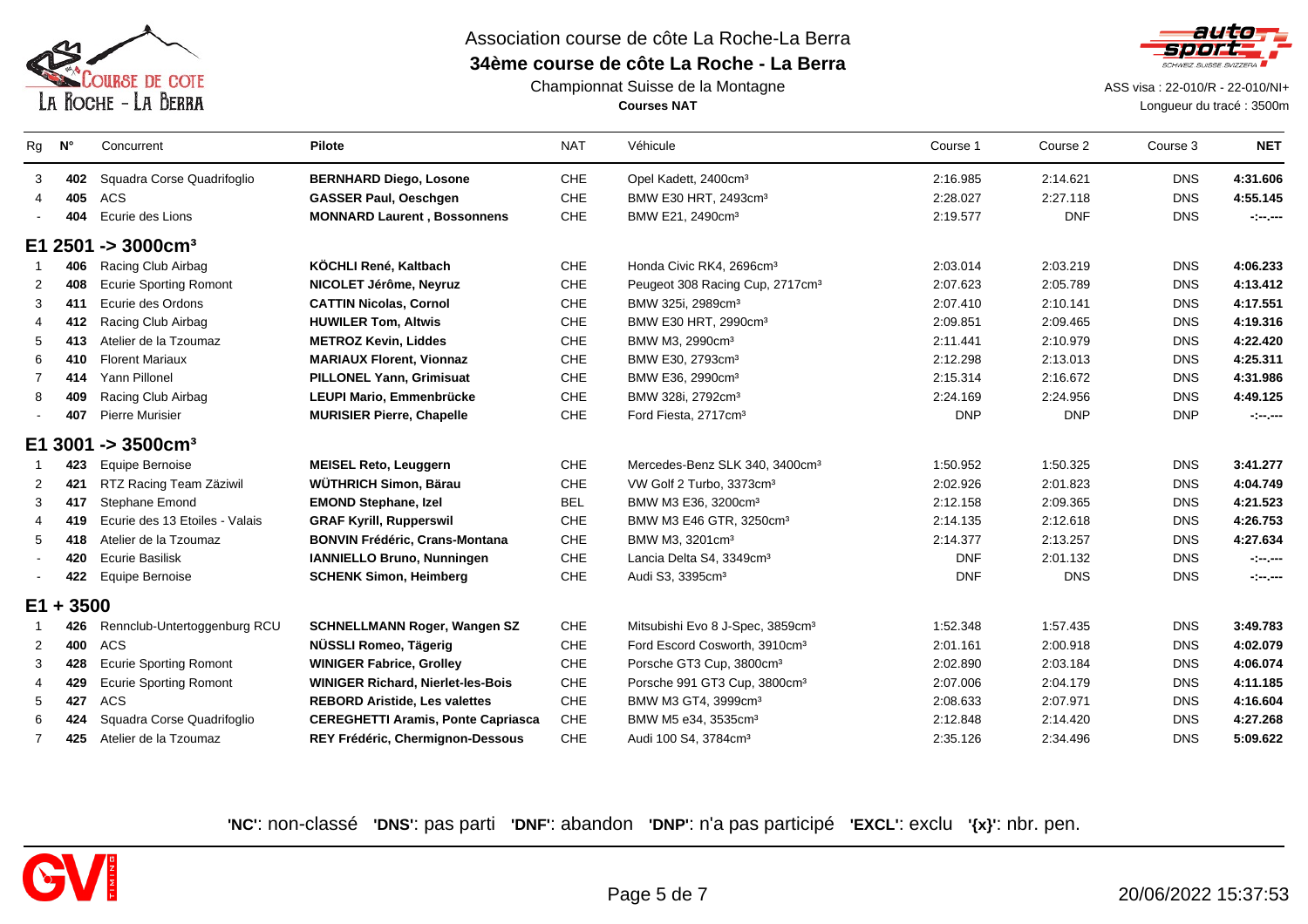

# Association course de côte La Roche-La Berra

## **34ème course de côte La Roche - La Berra**



Championnat Suisse de la Montagne**Courses NAT**

ASS visa : 22-010/R - 22-010/NI+

Longueur du tracé : 3500m

| Rg         | N°  | Concurrent                                     | <b>Pilote</b>                                    | <b>NAT</b> | Véhicule                                       | Course 1   | Course 2   | Course 3   | <b>NET</b>           |
|------------|-----|------------------------------------------------|--------------------------------------------------|------------|------------------------------------------------|------------|------------|------------|----------------------|
| <b>TCR</b> |     |                                                |                                                  |            |                                                |            |            |            |                      |
|            | 431 | Equipe Bernoise                                | <b>PETER Steck, Bowil</b>                        | CHE        | Opel Astra TCR, 3400cm <sup>3</sup>            | 2:09.427   | 2:10.855   | <b>DNS</b> | 4:20.282             |
| 2          | 430 | <b>Christian Yerly</b>                         | YERLY Christian, La Roche FR                     | CHE        | Seat Cupra Leon, 3373cm <sup>3</sup>           | 2:09.851   | 2:14.302   | <b>DNS</b> | 4:24.153             |
|            |     | <b>E2 Silhouette</b>                           |                                                  |            |                                                |            |            |            |                      |
|            | 2   | Ecurie des Ordons                              | <b>CHARIATTE Jean-François, Porrentruy</b>       | CHE        | Tracking RC01, 998cm <sup>3</sup>              | 2:02.526   | 2:03.366   | <b>DNS</b> | 4:05.892             |
|            | 3   | Caro Vincent                                   | <b>CARO Vincent, Etoy</b>                        | <b>BEL</b> | TracKing RC01B, 999cm <sup>3</sup>             | 2:05.122   | <b>DNS</b> | <b>DNS</b> | $\sim$ $  -$         |
|            |     | E2 SportCars $0 \rightarrow 1600 \text{cm}^3$  |                                                  |            |                                                |            |            |            |                      |
|            | 4   | ACS                                            | <b>GRAND Joël, Chalais</b>                       | <b>CHE</b> | Osella PA21 JRB, 999cm <sup>3</sup>            | 1:48.548   | 1:49.916   | <b>DNS</b> | 3:38.464             |
| 2          | 5   | <b>ACS</b>                                     | <b>ANTONINO Scolaro, Jona</b>                    | CHE        | OSELLA PA21/J, 1550cm <sup>3</sup>             | 2:01.592   | 1:57.067   | <b>DNS</b> | 3:58.659             |
|            |     | E2 SportCars 1601 -> 2000cm <sup>3</sup>       |                                                  |            |                                                |            |            |            |                      |
|            | 8   | Equipe Bernoise                                | <b>ZEMP Michel, Langnau</b>                      | <b>CHE</b> | Norma M20FC, 1998cm <sup>3</sup>               | 1:49.936   | 1:48.767   | <b>DNS</b> | 3:38.703             |
| 2          |     | Ecurie des Ordons                              | <b>VERMEILLE Xavier, Saignelégier</b>            | <b>CHE</b> | Norma M20F, 1998cm <sup>3</sup>                | 2:11.737   | 2:08.494   | <b>DNS</b> | 4:20.231             |
| 3          | 6   | All in Racing Team                             | <b>VIVA nicolas, Chamblon</b>                    | <b>CHE</b> | Norma M20B, 1798cm <sup>3</sup>                | 2:12.038   | 2:09.950   | <b>DNS</b> | 4:21.988             |
|            |     | E2 SportCars + 2000                            |                                                  |            |                                                |            |            |            |                      |
|            | 10  | <b>Equipe Bernoise</b>                         | <b>STEINER Marcel, Oberdiessbach</b>             | <b>CHE</b> | LobArt/Helftec-Honda LA01, 2992cm <sup>3</sup> | 1:42.984   | 1:43.189   | <b>DNS</b> | 3:26.173             |
|            | 9   | <b>Lansard Cedric</b>                          | <b>LANSARD Cedric, Hauteville-sur-Fier</b>       | <b>FRA</b> | Norma M20FC, 2975cm <sup>3</sup>               | 1:49.633   | <b>DNS</b> | <b>DNS</b> | $-1 - 1 - 1 - 1 - 1$ |
|            |     | E2 SingleSeater 0 -> 1200cm <sup>3</sup>       |                                                  |            |                                                |            |            |            |                      |
|            | 11  | Atelier de la Tzoumaz                          | <b>DARBELLAY Victor, Martigny-Croix</b>          | <b>CHE</b> | Arcobaleno 1000XR, 1000cm <sup>3</sup>         | <b>DNP</b> | <b>DNP</b> | <b>DNP</b> | $-1 - 1 - 1 - 1 - 1$ |
|            | 12  | Ecurie du Nord                                 | <b>SCHAFFNER Guillaume, Estavayer-le-</b><br>Lac | CHE        | GDS Spyder, 1199cm <sup>3</sup>                | <b>DNF</b> | <b>DNS</b> | <b>DNS</b> | $-1 - 1 - 1 - 1 - 1$ |
|            |     | E2 SingleSeater 1201 -> 1600cm <sup>3</sup>    |                                                  |            |                                                |            |            |            |                      |
|            | 14  | Ecurie des Lions                               | <b>MOREL Eric, Châtel-St-Denis</b>               | <b>CHE</b> | Formule Renault Monza 1.6, 1600cm <sup>3</sup> | 2:15.361   | 2:12.735   | <b>DNS</b> | 4:28.096             |
|            |     | E2 SingleSeater $1601 -> 2000$ cm <sup>3</sup> |                                                  |            |                                                |            |            |            |                      |
|            | 21  | Jenzer Motorsport GmbH                         | <b>BALMER Christian, Bönigen</b>                 | CHE        | Tatuus Formula Master, 2000cm <sup>3</sup>     | 1:50.637   | 1:51.019   | <b>DNS</b> | 3:41.656             |
| 2          | 22  | Jo Zeller Racing                               | <b>GYSIN Fabian, Wädenswil</b>                   | CHE        | Dallara 399/300 Fiat 16V, 2000cm <sup>3</sup>  | 2:01.509   | 2:00.927   | <b>DNS</b> | 4:02.436             |
| 3          | 23  | Ecurie des Ordons                              | <b>SCHMIDT Henri, Porrentruy</b>                 | CHE        | Formule Renault 2, 2000cm <sup>3</sup>         | 2:03.552   | 2:03.380   | <b>DNS</b> | 4:06.932             |